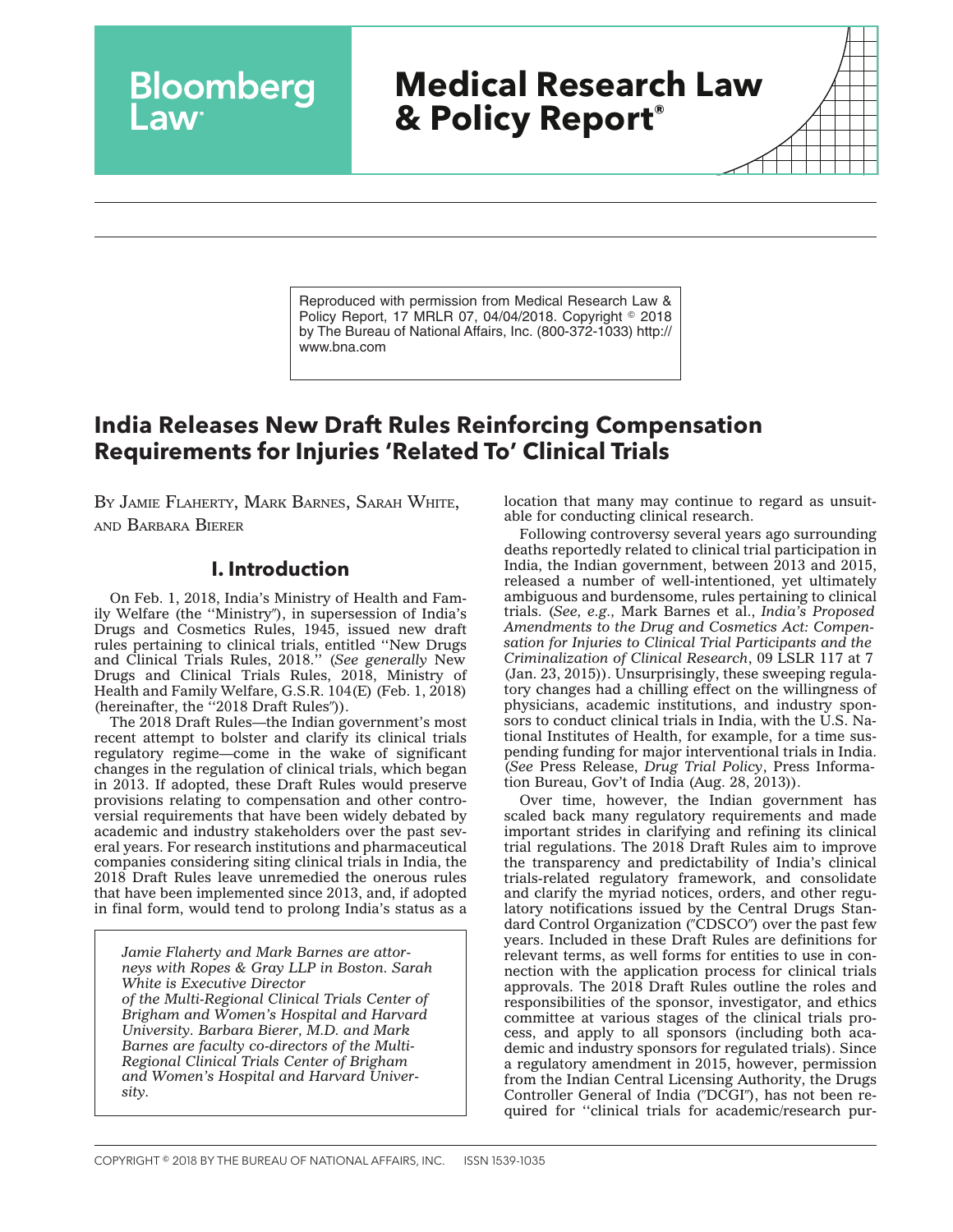poses that are non-regulatory in nature . . . provided that, the trials were approved by the respective Ethics Committee and they are not for regulatory submissions (i.e. if the trial[s] are not for claiming permission of New Drug for marketing as per Drugs and Cosmetics Rules).'' [\(Circular No. 12-01/14-DC \(Pt. 47\),](http://www.cdsco.nic.in/writereaddata/Requirement%20of%20permission%20for%20conductd.pdf) CDSCO (Oct. 11, 2015)). The 2018 Draft Rules include a section describing this exception for these academic clinical trials. (*See* 2018 Draft Rules, Section 28).

The Draft Rules also clarify, and provide mechanisms to expedite, the application process for new clinical trials, including by limiting the processing time to 45 days for an application to conduct a clinical trial of a new drug that was either discovered in India or that will be manufactured and marketed in India. Although these rules include many helpful provisions and represent an important step toward clarifying India's clinical trials regulations, the 2018 Draft Rules require further clarification and do not fully address the chilling effects that the regulatory changes adopted beginning in 2013 have had on clinical trials activities in India.

# **II. Injury Compensation and Medical Management Provisions**

One of the most significant regulatory changes has related to injury compensation for clinical trial participants. In 2013, the Indian government enacted a rule requiring sponsors to compensate clinical trial participants for trial-related injuries. (*See* Drugs and Cosmetics (First Amendment) Rules, 2013, Ministry of Health and Family Welfare, G.S.R. 53(E) (Jan. 30, 2013); Drugs and Cosmetics (Sixth Amendment) Rules, 2014, Ministry of Health and Family Welfare, G.S.R. 889(E) (Dec. 12, 2014)). These rules established that an injury or death, if occurring during a trial or study, must be considered related to the trial, such that almost all adverse events that could occur to clinical trial participants would be considered ''related to'' the trial and thus compensable, although the rules also provided for a process by which the application of these criteria is undertaken by ethics committees and DCGI itself. (Drugs and Cosmetics (Sixth Amendment) Rules, 2014, Ministry of Health and Family Welfare, G.S.R. 889(E) (Dec. 12, 2014)).

The 2018 Draft Rules—the latest proposed iteration of these compensation-related provisions—largely preserve this broad list of circumstances/injuries that might be deemed ''related to'' (*i.e.*, caused by) trial participation. (2018 Draft Rules, Section  $41(5)$ ). Yet the purpose of any investigational trial is to evaluate how an investigational product compares in efficacy and safety to the standard of care, with one of the treatment groups predictably faring worse or better than the other. Under one provision in the 2018 Draft Rules, an injury "related to" a trial would include "[n]ot providing the required standard care, though available to the subject as per clinical trial protocol in the placebo controlled trial.'' First, clarity is needed as to the meaning here of "standard" and "available," both of which would be of crucial importance in applying this standard. Second and moreover, however, this provision is particularly confusing in light of how such concepts are traditionally understood in clinical trials. On the one hand, when standard of care for treating serious illness is reasonably available, it is generally considered unethical for a study design to include placebo. On the other hand, for conditions that do not pose a serious threat to an individual's health, the use of placebo may be appropriate because it allows a more rapid and definitive proof of efficacy (or lack of efficacy) of the comparator drug. A regulatory approach more effective than what has been proposed in the 2018 Draft Rules would be simply to prohibit the use of placebos when (1) the condition under investigation is serious or lifethreatening and (2) some local standard of care is available.

Another injury deemed by these Draft Rules as ''related to'' a clinical trial would be the ''adverse effect of the investigational product.'' This provision of the Draft Rules—like its predecessor version now in effect—fails to acknowledge that the purpose of conducting clinical trials is to determine adverse events and safety of the investigational product. It is antithetical to the very goal of a clinical trial to require compensation for injuries stemming from an adverse effect of the investigational product, when such risks are ever-present and when study participants have been fully informed of these risks but consent to endure them after receiving appropriate risk and benefit information during the informed consent process. This provision in particular does not accommodate the reality of trials of ''high risk, high reward'' therapies, such as cancer treatment, in which there is a high risk of adverse effect of the investigational product, yet the trial participant—after being informed of all these risks—chooses to proceed given the significant potential benefits.

*Indeed, the 2018 Draft Rules not only preserve the requirements that the sponsor compensate trial participants for all injuries during trials, regardless of fault or actual causation, but also would increase sponsor burdens, even in excess of the existing regulations.* Specifically, under Section 39 of the 2018 Draft Rules, if a research subject dies or suffers a permanent disability during a trial and if the Ethics Committee  $(TEC'')$  finds the injury to be ''related to'' the trial under the loose standards of the existing regulations, the trial sponsor, within 15 days of the EC's determination, must pay an interim compensation of 60 percent of the full compensation that would be awarded in the event that a final determination is made that the injury is ''related to'' the trial and therefore compensable. (*Id.* at Section 39.) A footnote to the rules explains that this interim compensation is irrevocable, meaning even if it is later determined that the death or injury was *not* related to the clinical trial, this interim compensation must stand and is not reimbursable to the sponsor: ''For removal of doubt it is hereby declared that the amount paid as an interim compensation as referred to in sub-rule (1) to the trial subject or its legal heir, as the case may be, shall not be recoverable irrespective of the cause of the death or permanent disability during the clinical trial.'' (*Id.*) Therefore, under this proposal, the sponsor would be automatically assessed at least 60 percent of total compensation if the EC determines that a research participant's death or permanent disability is related to the trial, regardless of the ultimate determination of the government authorities in this regard.

The 2018 Draft Rules also would continue the sponsor's obligation to provide free medical management for injuries suffered by clinical trial participants during the trial for ''as long as required as per the opinion of investigator and the Ethics Committee,'' regardless of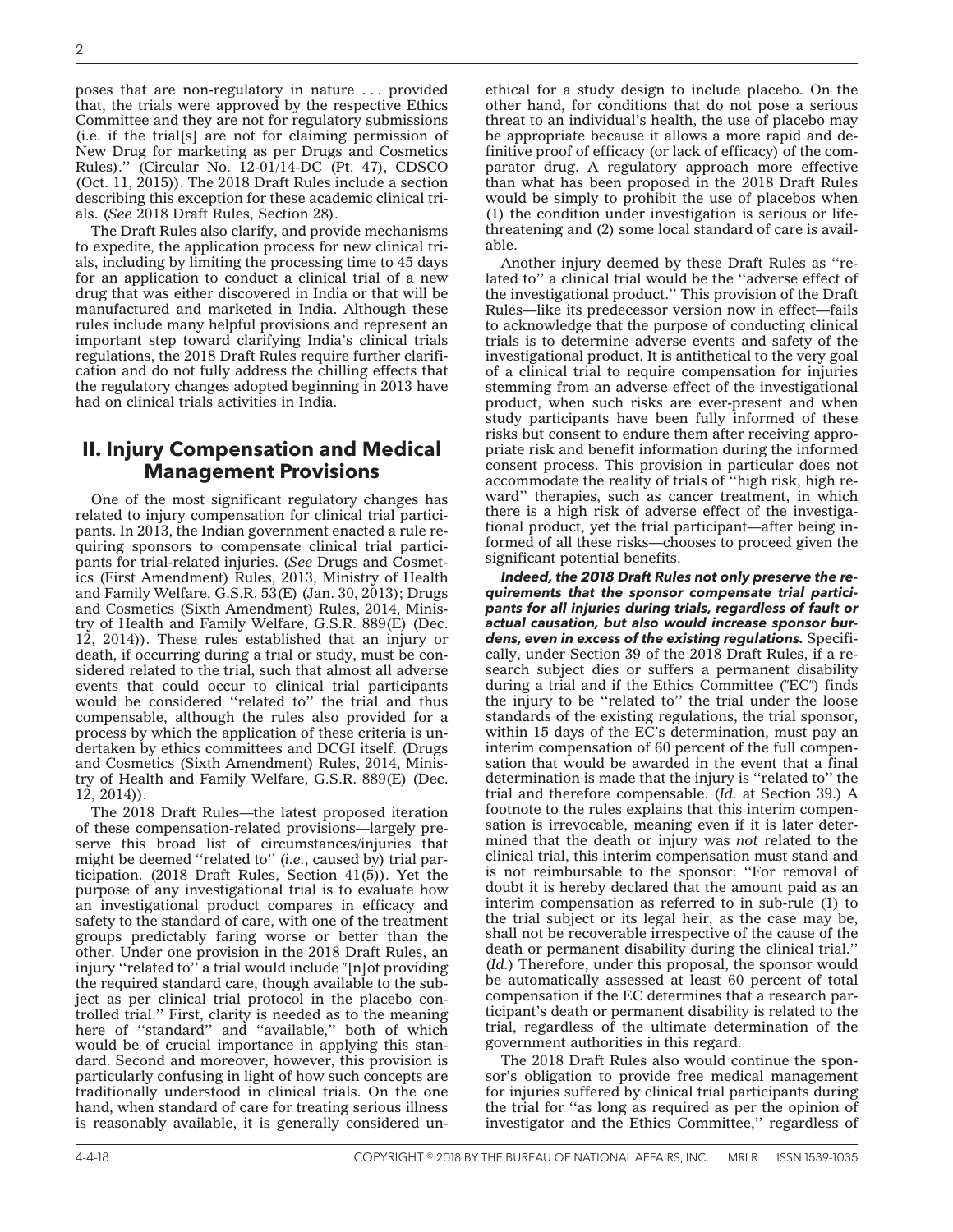whether the injury that necessitates such medical management is related to the clinical trial. (*Id.* at Section 41). In essence, under the Draft Rules, sponsors are financially responsible for all participants' other non-trial related illnesses: ''Where the trial subject is suffering from any other illness during participation in clinical trial or bioavailability and bioequivalence study, the sponsor shall provide necessary medical management and ancillary care.'' (*Id.*). Unlike the 2014 order establishing this ''ancillary care'' requirement, this sponsor obligation is not limited to medical treatment ''for brief illness'' but rather extends to the entire duration of the participation in the trial. (*See* [Order, File No. 12-01/](http://www.cdsco.nic.in/writereaddata/oo5.pdf) [14-CD \(Pt. 47\),](http://www.cdsco.nic.in/writereaddata/oo5.pdf) CDSCO (March 7, 2014)). Further, the proposed rules do not define ''ancillary care'' or what might be considered ''necessary medical management.'' This provision not only would increase uncertainty regarding the obligation of a sponsor to provide care for trial participants outside of the treatment set forth in the protocol, but also leaves the door open for individuals with serious preexisting medical conditions to enroll in trials in order to receive free medical care. For these reasons, this provision, if implemented, likely would continue to dissuade sponsors from being willing to locate clinical trials in India due to the unpredictable potentially high costs. Further, this guarantee of medical care for all medical conditions would offer perverse incentives for persons to enroll in trials, and potentially lead to undue inducement of trial participants, who, facing the prospect of free medical care and management and compensation, may be unable to weigh rationally the costs and benefits of clinical trial participation.

The 2018 Draft Rules indicate that the burden of providing compensation or free medical management pursuant to these provisions is that of ''the sponsor *or* of the person who has obtained permission [to initiate a new clinical trial] from the Central Licensing Authority,'' instead of the sponsor alone. (2018 Draft Rules, Section 40, 41 (emphasis added).) This more nuanced provision is helpful because it provides that the burden may not fall solely on the sponsor, but instead may be the responsibility of another party that has obtained permission or has been contracted to conduct the trial, such as a contract research organization ("CRO"). Also, the Draft Rules contain a broad definition of ''sponsor,'' which includes "a company or an institution or an organization responsible for initiation and management of a clinical trial.'' Although the Draft Rules do not explicitly address how the responsible entity would be determined, it appears that the interested parties (*e.g.*, sponsor, CRO) would be able to allocate responsibility among and between themselves in a way that more closely reflects the actual responsibilities of the various parties involved in conducting the trial, as opposed to the entire obligation automatically falling solely on the sponsor. The 2018 Draft Rules do not address—but should address—explicitly the mechanism by which such responsibility should be apportioned (i.e., through contract) and in the absence of such agreement, provide a default entity that would be deemed responsible; otherwise, it would be unclear whether the responsible party would be the sponsor or the person who obtained permission to conduct the trial. The Draft Rules also, ideally, would not limit the potential responsible parties to the sponsor or person who obtained permission to conduct the study, which, according to the proposed definitions, would include a study sponsor or CRO, but

not a study site or investigator. It would be preferable if the Draft Rules in any final form were to clarify what apportionment of responsibility is permissible, and to preserve the ability of parties to apportion responsibility among themselves, including sponsor, investigator, institution, and their contractors or agents.

#### **III. Audio-Visual Consent**

The 2018 Draft Rules maintain the requirement within the current Schedule Y of the Drugs and Cosmetics Rules that the investigator must maintain an ''audiovideo recording of the informed consent process in case of vulnerable subjects in clinical trials of New Chemical Entity or New Molecular Entity including procedure of providing information to the subject and his understanding on such consent.'' (*Id.* at Section 1(g)). The Draft Rules also include the same exception as that contained in the existing Schedule Y, requiring an audio recording only for cases ''of clinical trial of anti-HIV and anti-leprosy drugs'' and ''vulnerable subjects.'' (*Id.*). Notably, the Ministry does not define ''vulnerable subjects'' in these Draft Rules. Another section of the Draft Rules on ECs preserves the broadly defined categories of such subjects contained in existing regulations: "members of a group with hierarchical structure (e.g. prisoners, armed forces personnel, staff and students of medical, nursing and pharmacy academic institutions), patients with incurable diseases, unemployed or impoverished persons, patients in emergency situation, ethnic minority groups, homeless persons, nomads, refugees, minors or other incapable of personally giving consent.'' (*Id.* at Third Schedule). Given the breadth of this list, many Indian trial participants likely would be considered "vulnerable," thus triggering the audio-visual recording requirement.

Requiring audio-visual recording of informed consent, while intended to protect research participants, nevertheless has raised myriad practical and cultural concerns, and may even deter participants from enrolling in studies, due to personal and religious objections to the recording itself. In addition, this provision raises privacy and confidentiality concerns, as the rules do not specify who may view the consent recordings and do not address the increased burden and obligations associated with storing and safely maintaining these recordings.

# **IV. Application Process**

The 2018 Draft Rules touch upon other facets of clinical trials activities, including the application process for trial approval. Specifically, the Draft Rules, in an effort to speed up the trial application and approval process for those interested in siting trials in India, provide that an application to conduct a clinical trial of a new drug that was either discovered in India or will be manufactured and marketed in India must be processed within 45 days. (*Id.* at Section 23).

# **V. Post-Trial Access**

Another provision of the 2018 Draft Rules would require sponsors to provide post-trial access to a drug at no cost to the trial participant if (1) the investigator has recommended such post-trial access for an individual